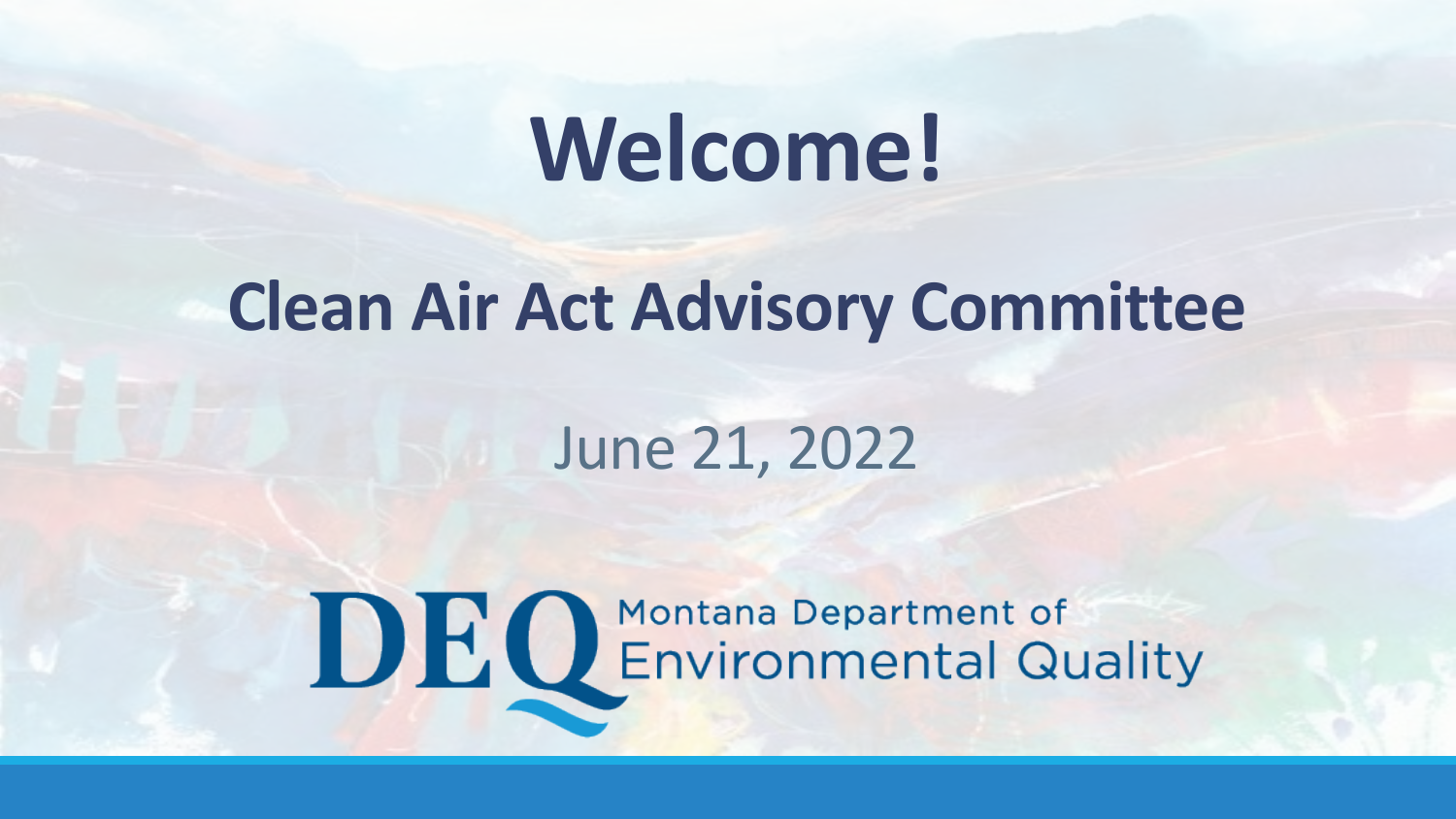Meeting Agenda Introductions Bureau Chief Update Field Services Section Update Regional Haze Regulatory Reform Monitoring Section Update

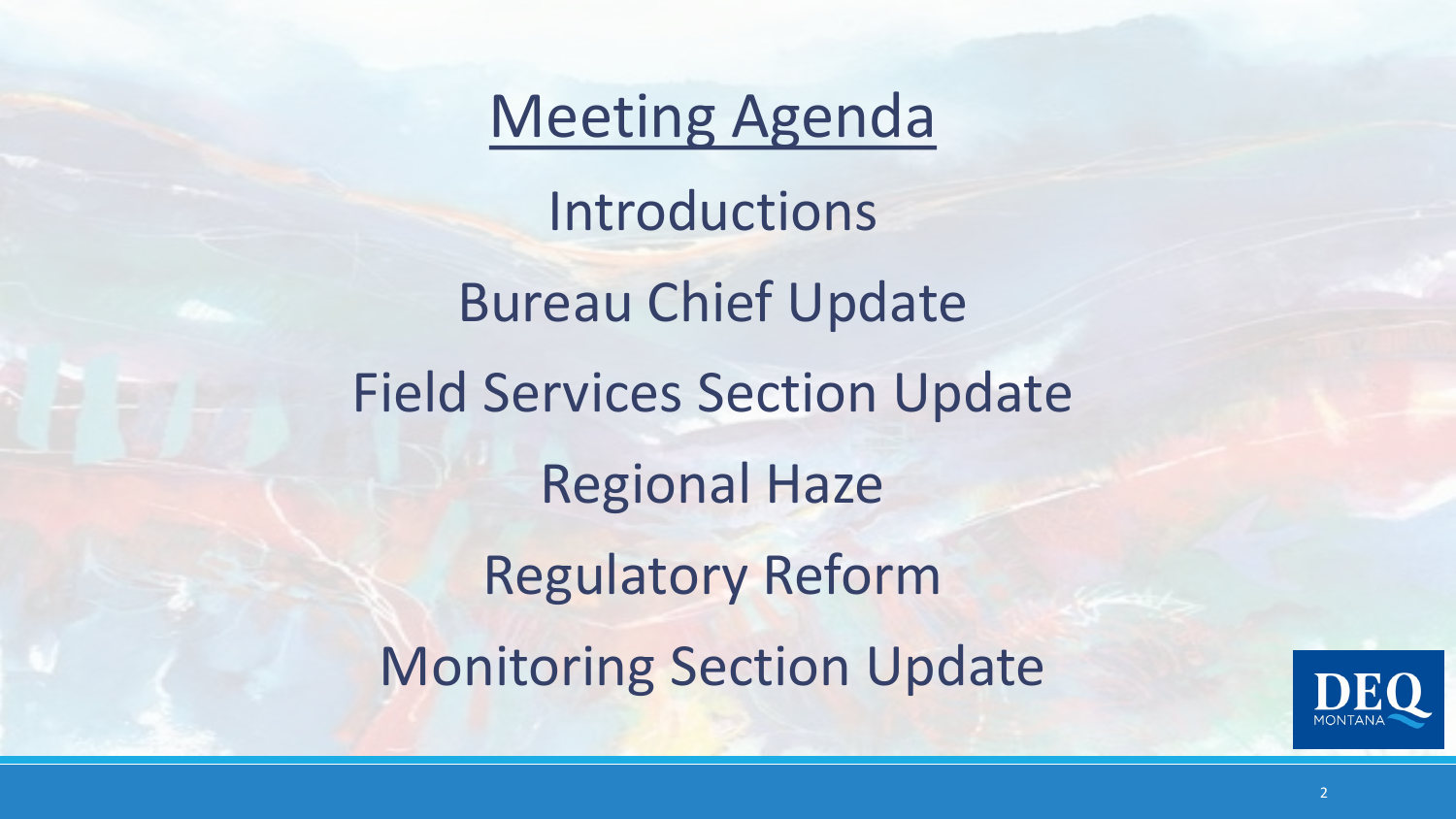### **Bureau Chief Update**

**Bo Wilkins, Air Quality Bureau Chief bo.wilkins@mt.gov** 

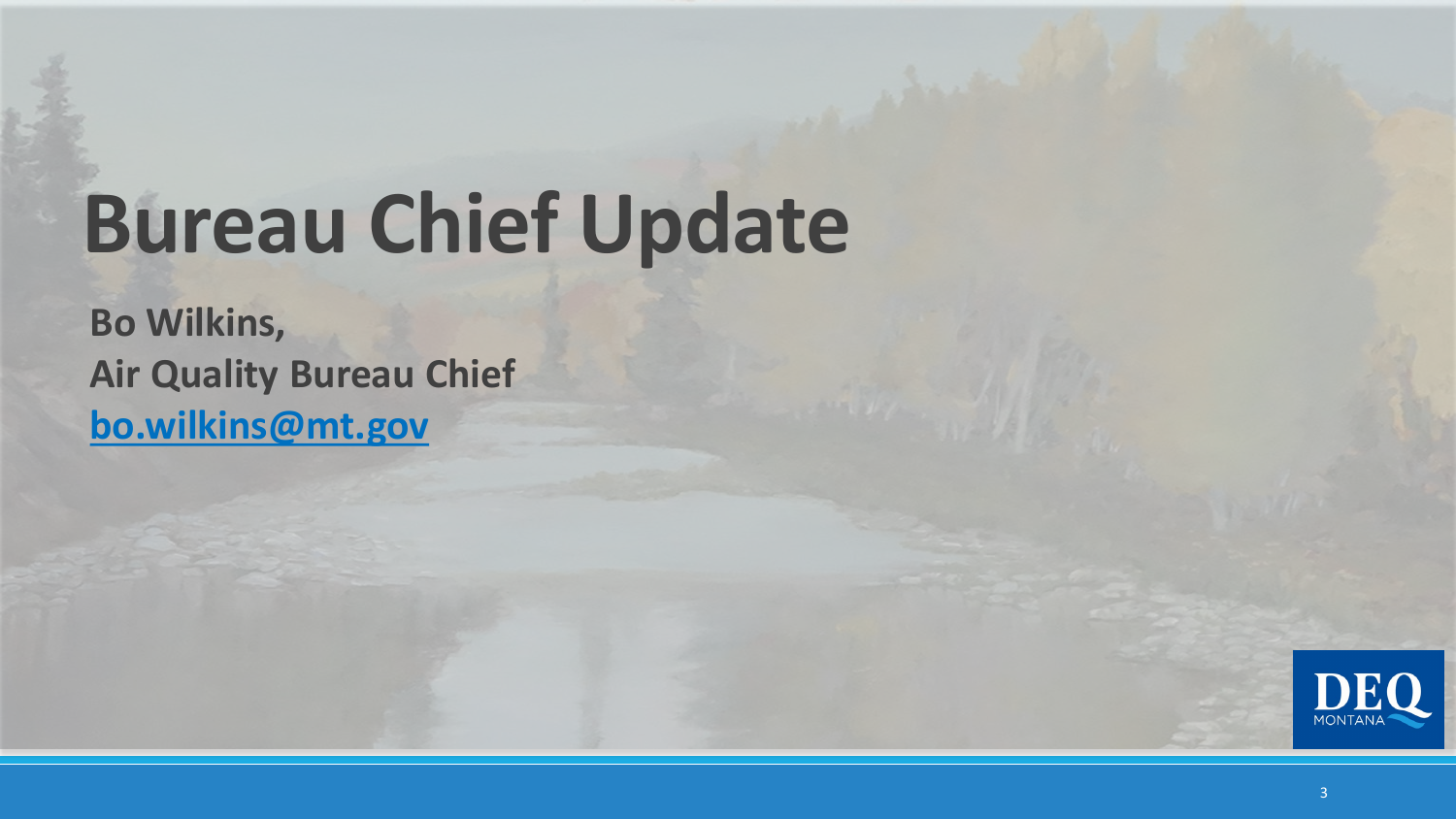# **Field Services Section Update**

**Jamin Grantham, Supervisor jamin.grantham2@mt.gov** 

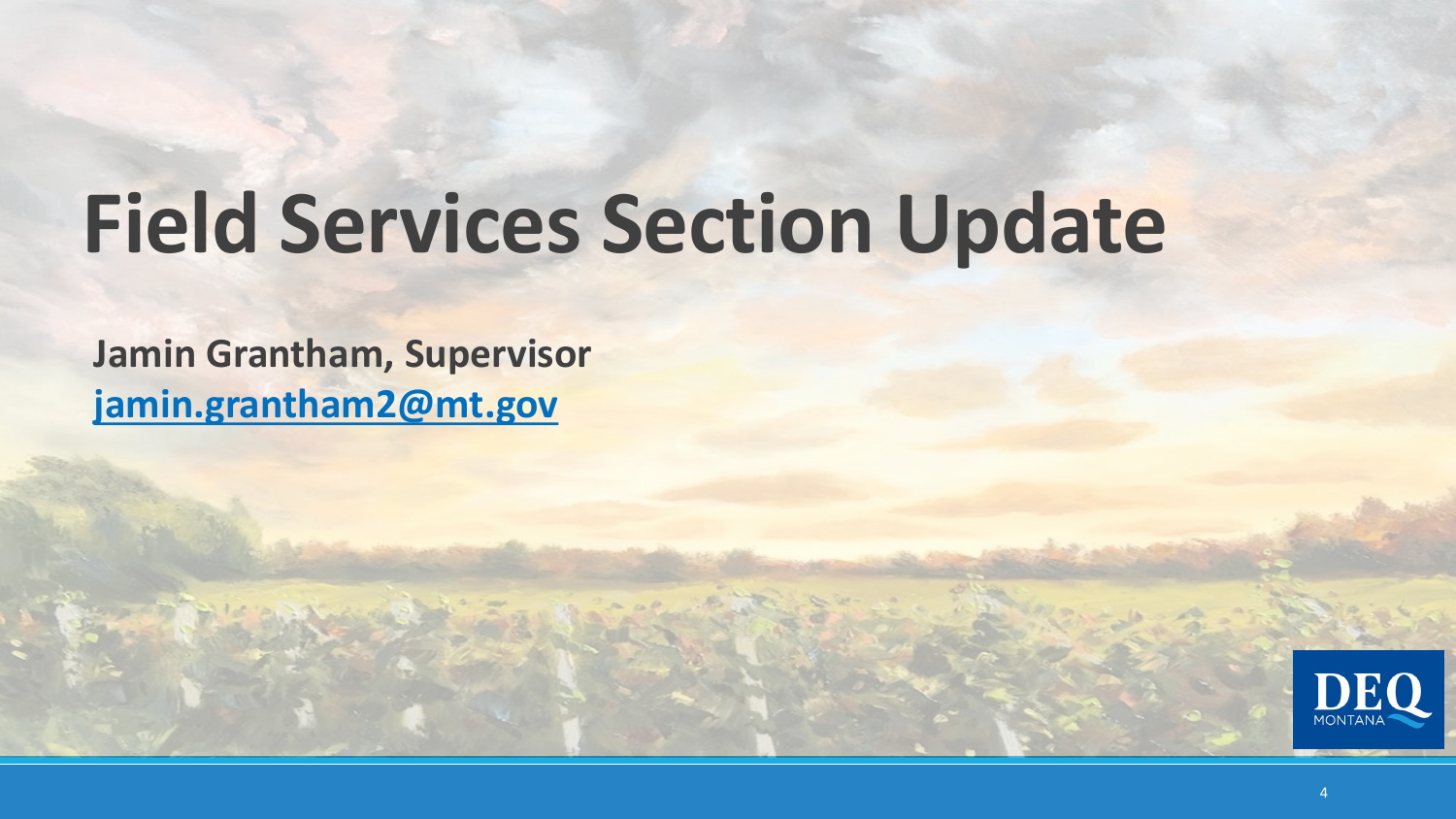# **Regional Haze Update**

**Rhonda Payne, repayne@mt.gov**

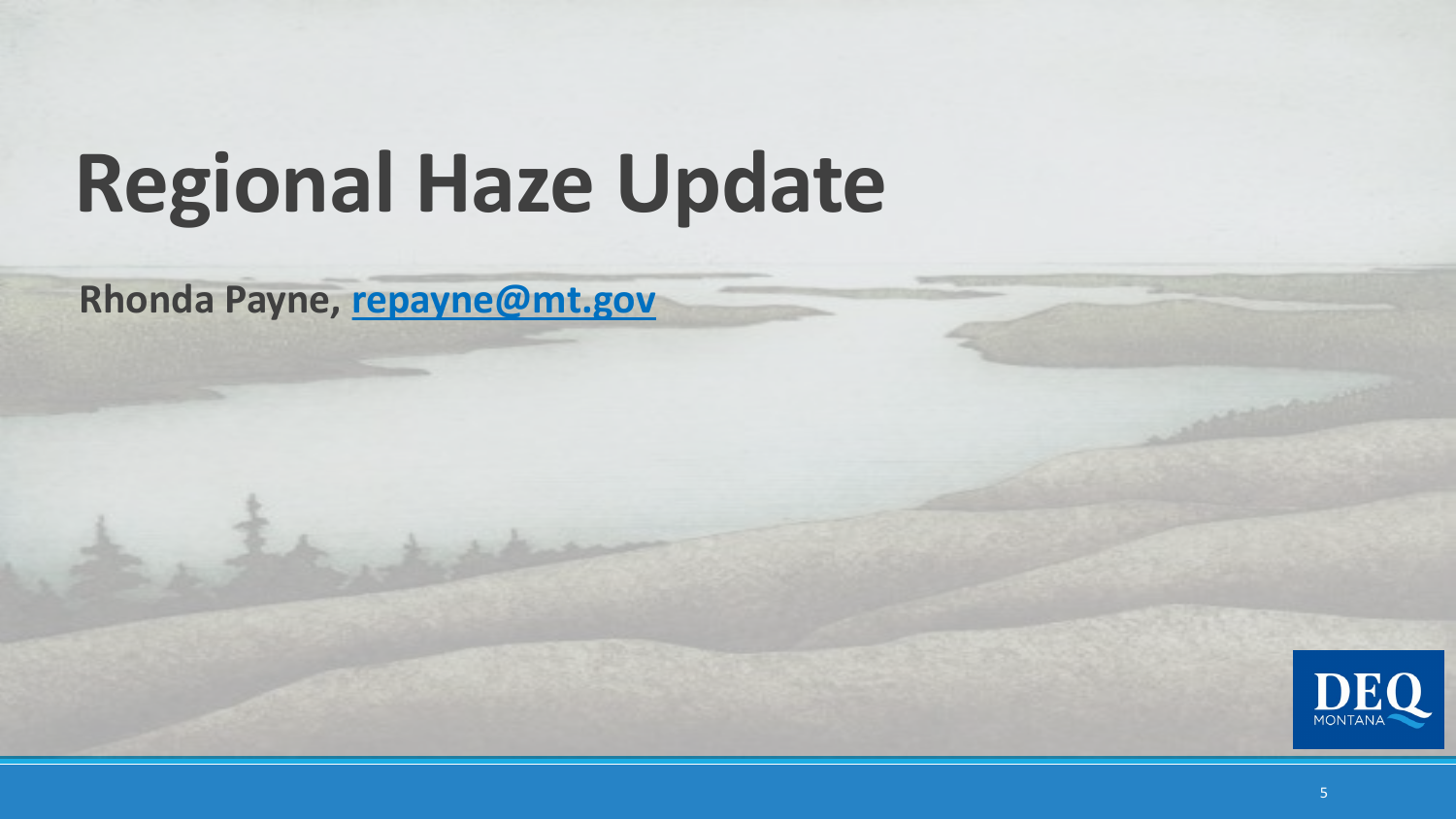### Public Comment Period

Feb. 4th 2022 – Mar. 21st 2022

Received 151 written comments:

- EPA, NPS
- 143 Individuals
- 3 NGOs (two letters represented multiple organizations)
- 9 Four-Factor Sources
- 3 Industrial Associations

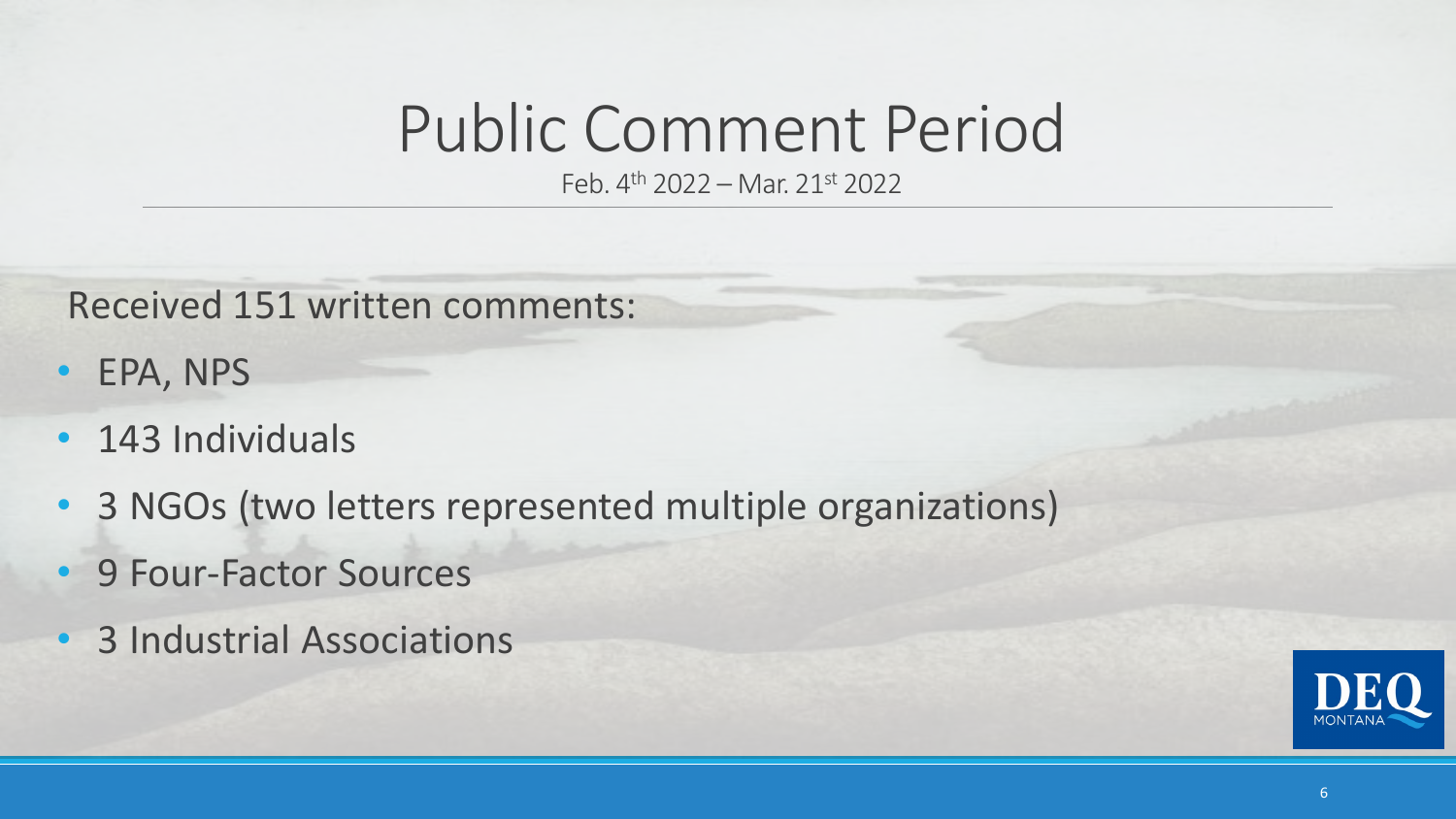### Timeline

• Submit to EPA by August 15, 2022

• EPA has 6 months to administratively review

• EPA has 12 months to act on SIP

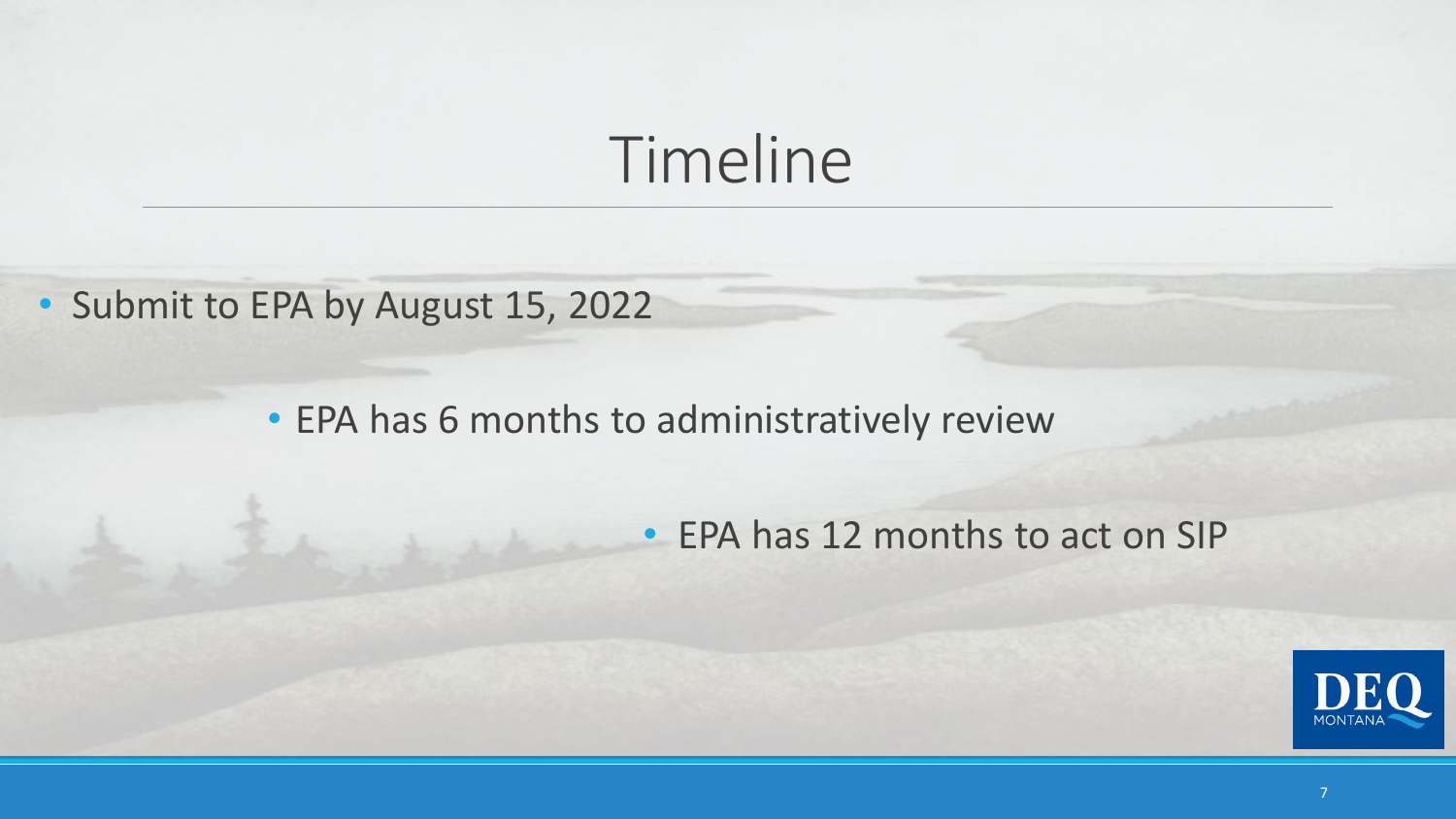#### Down the road…



- Progress Report Due January 31, 2025
- Third Implementation Plan Due July 31, 2028

• EPA Rule Rewrite

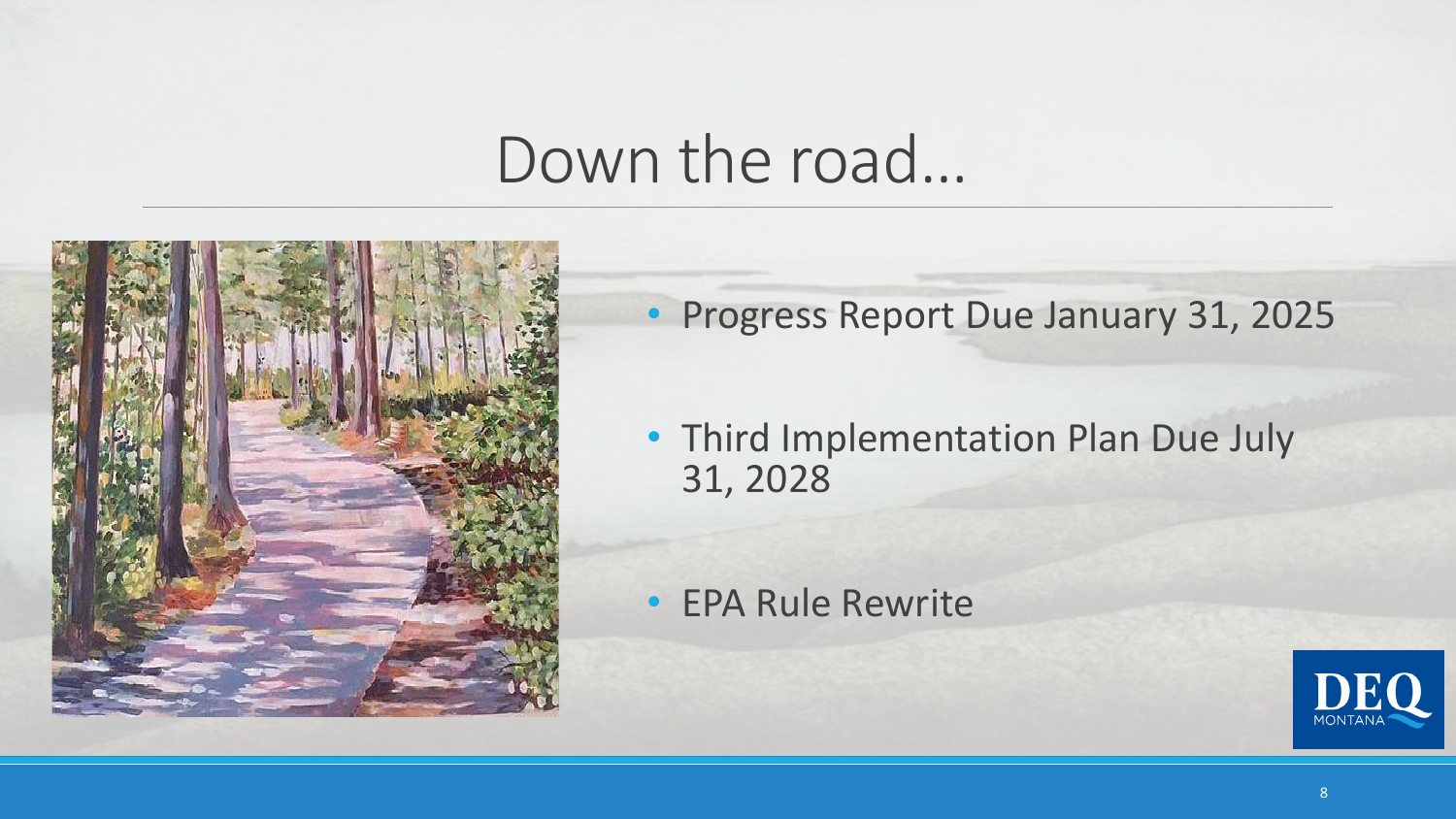### **Regulatory Reform Update**

**Julie Merkel, Supervisor jmerkel@mt.gov** 

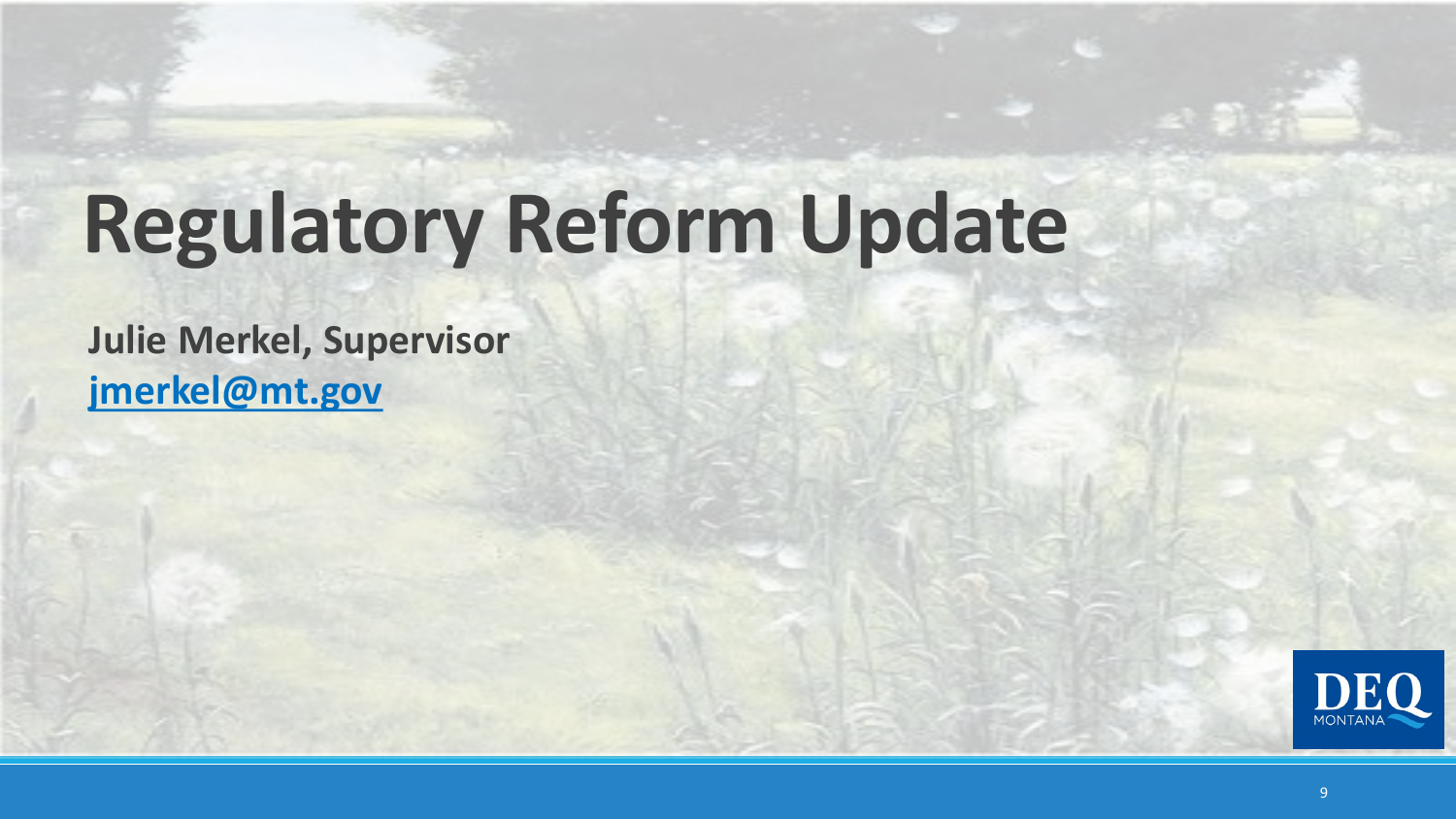- Governor Gianforte signed Executive Order No. 1-2021 creating the **Red Tape Relief Advisory Council** (Council) to implement state agency regulatory reform.
- Lieutenant Governor Juras is leading the effort for Montana.
- DEQ's goal is to complete our review and prioritization of regulations by July 1, 2022.
- Really Big Picture:
	- # of Statutes (MCA) DEQ is directly and indirectly responsible for implementing: **1136**
	- # of Rules (ARM) DEQ is directly and indirectly responsible for implementing: **1621**

#### Regulatory Relief Initiative

| <b>Action</b>                       | <b>Number</b> | <b>1% of Baseline</b> |
|-------------------------------------|---------------|-----------------------|
| <b>Statutes Reviewed</b>            | 893           | 78.61                 |
| <b>Rules and Circulars Reviewed</b> | 1502          | 91.70                 |

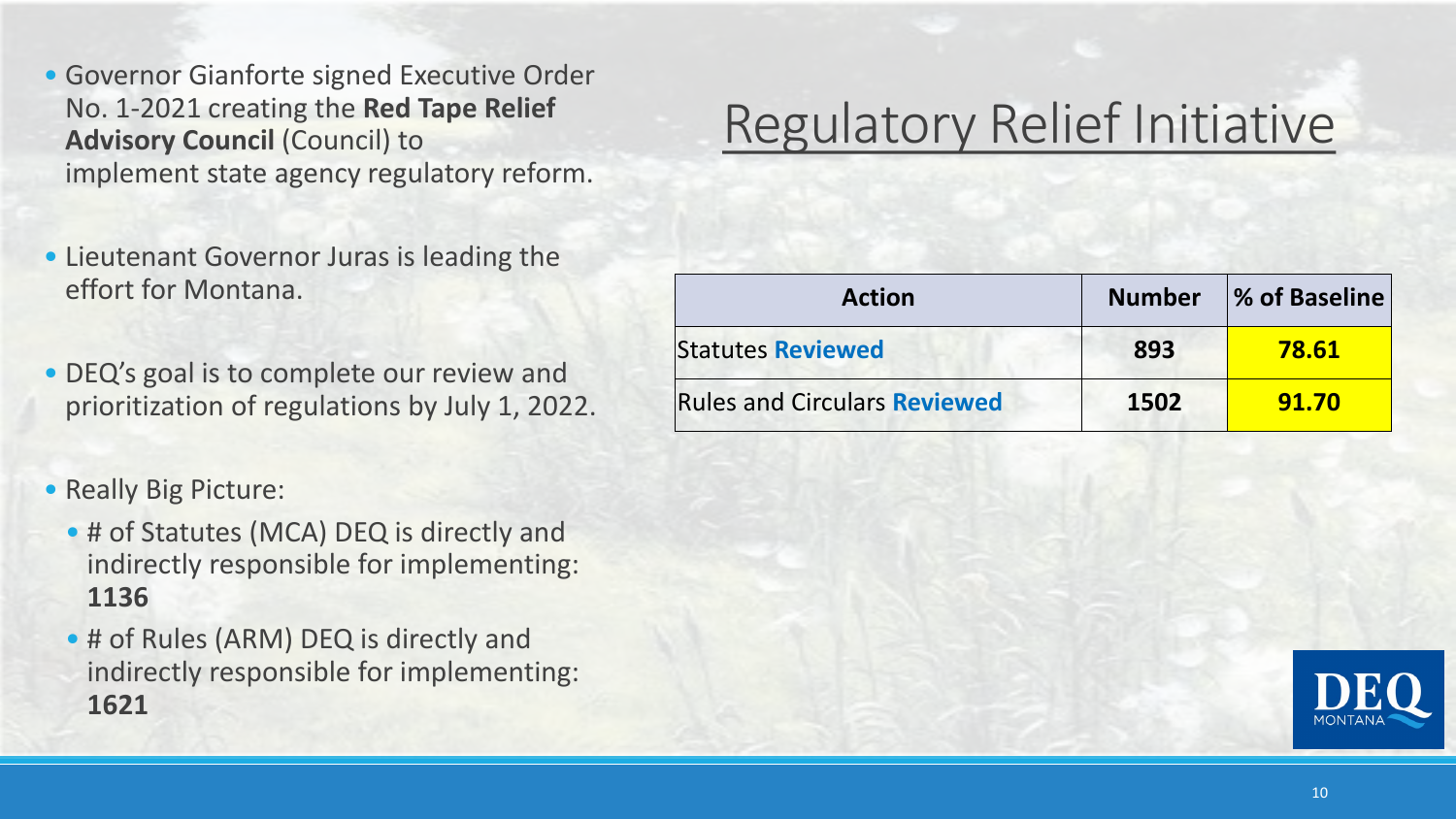#### Regulatory Reform Update Air Quality Bureau

•Statutory Updates

- •Development of Registration Programs
	- •Crematoriums
	- •Grain Elevators
	- •Compressor Stations
- •Rule Revisions

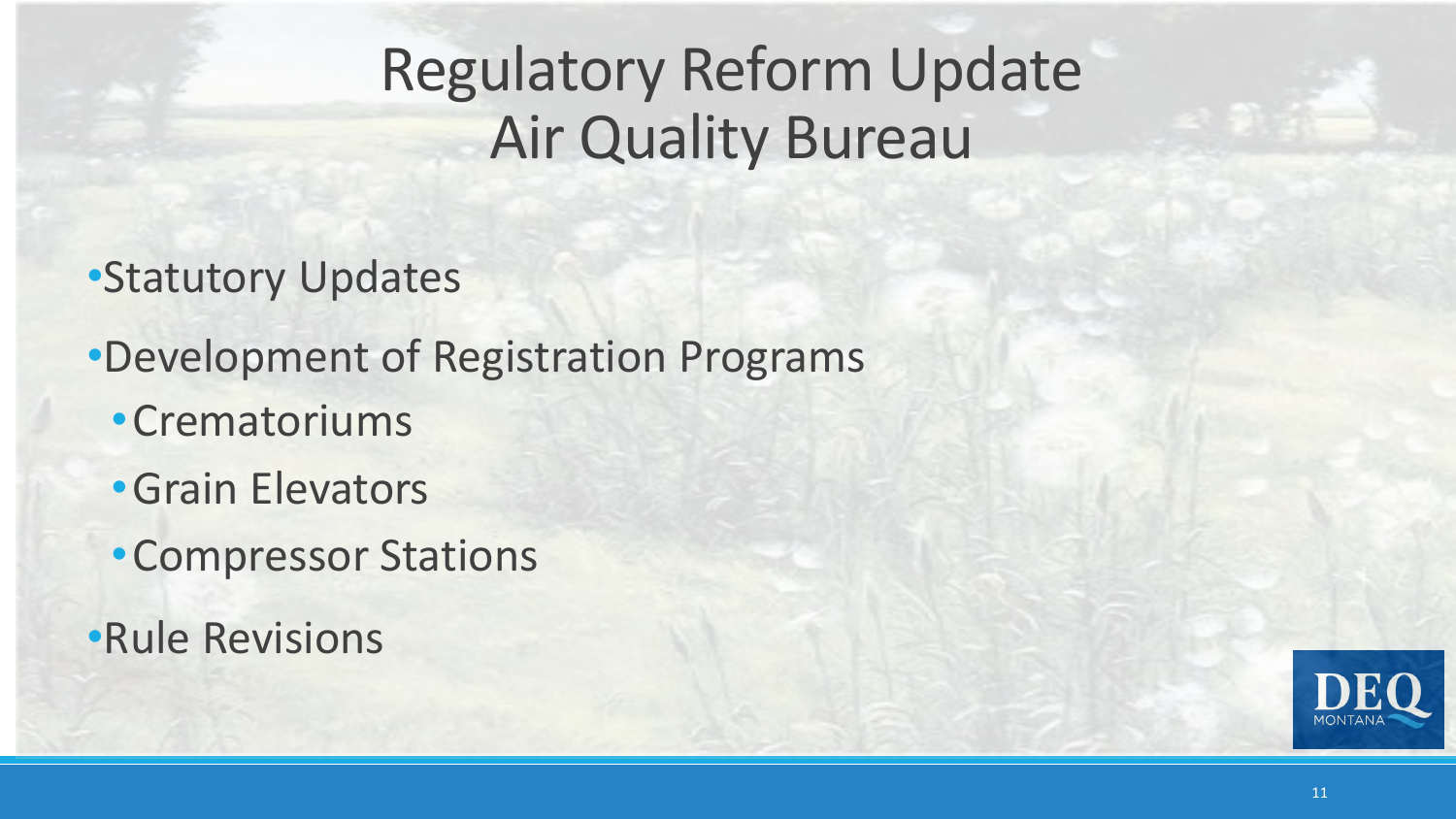# **Monitoring Section Update**

#### **Kelly Dorsi, Supervisor kelly.dorsi@mt.gov**

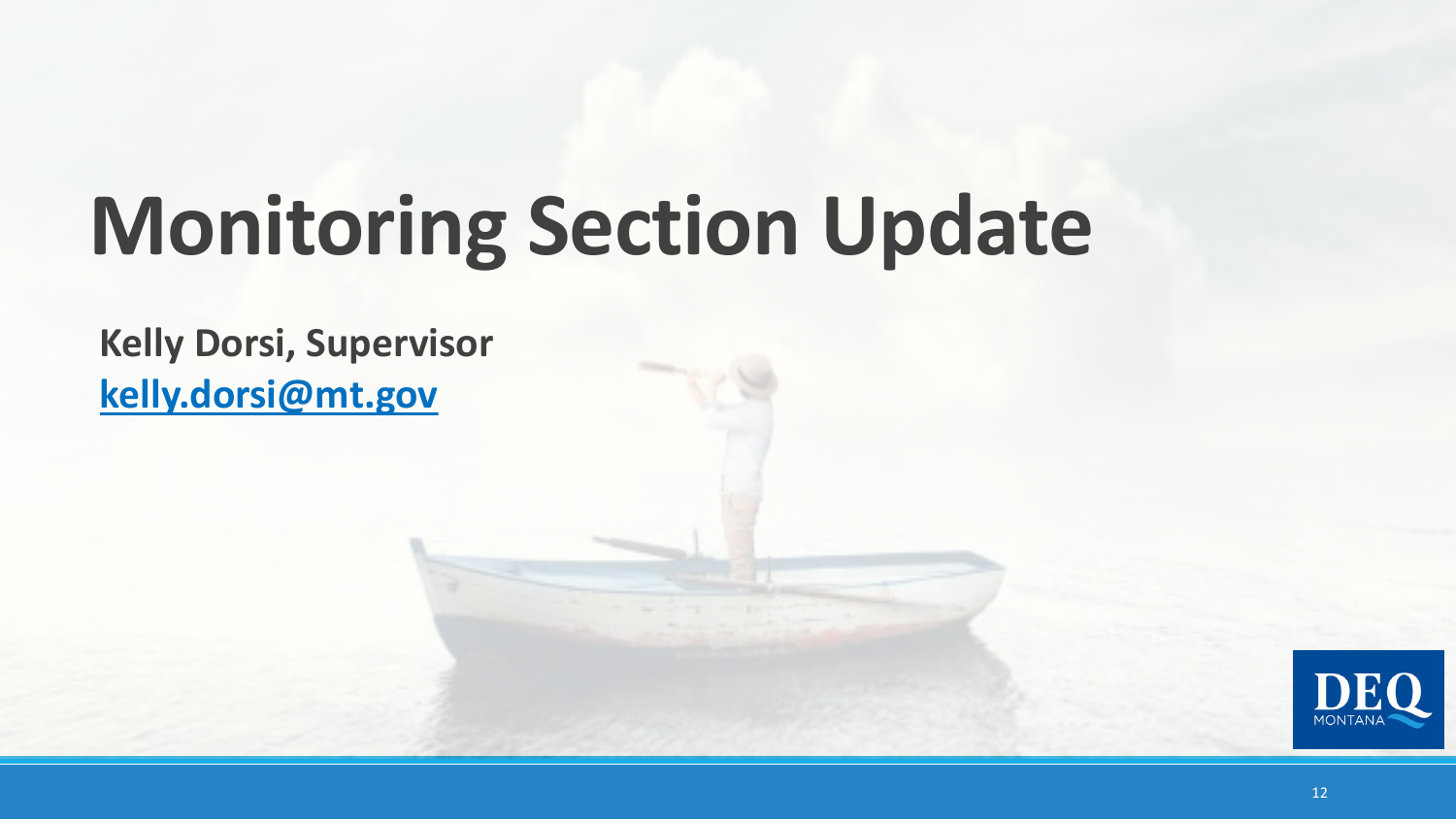

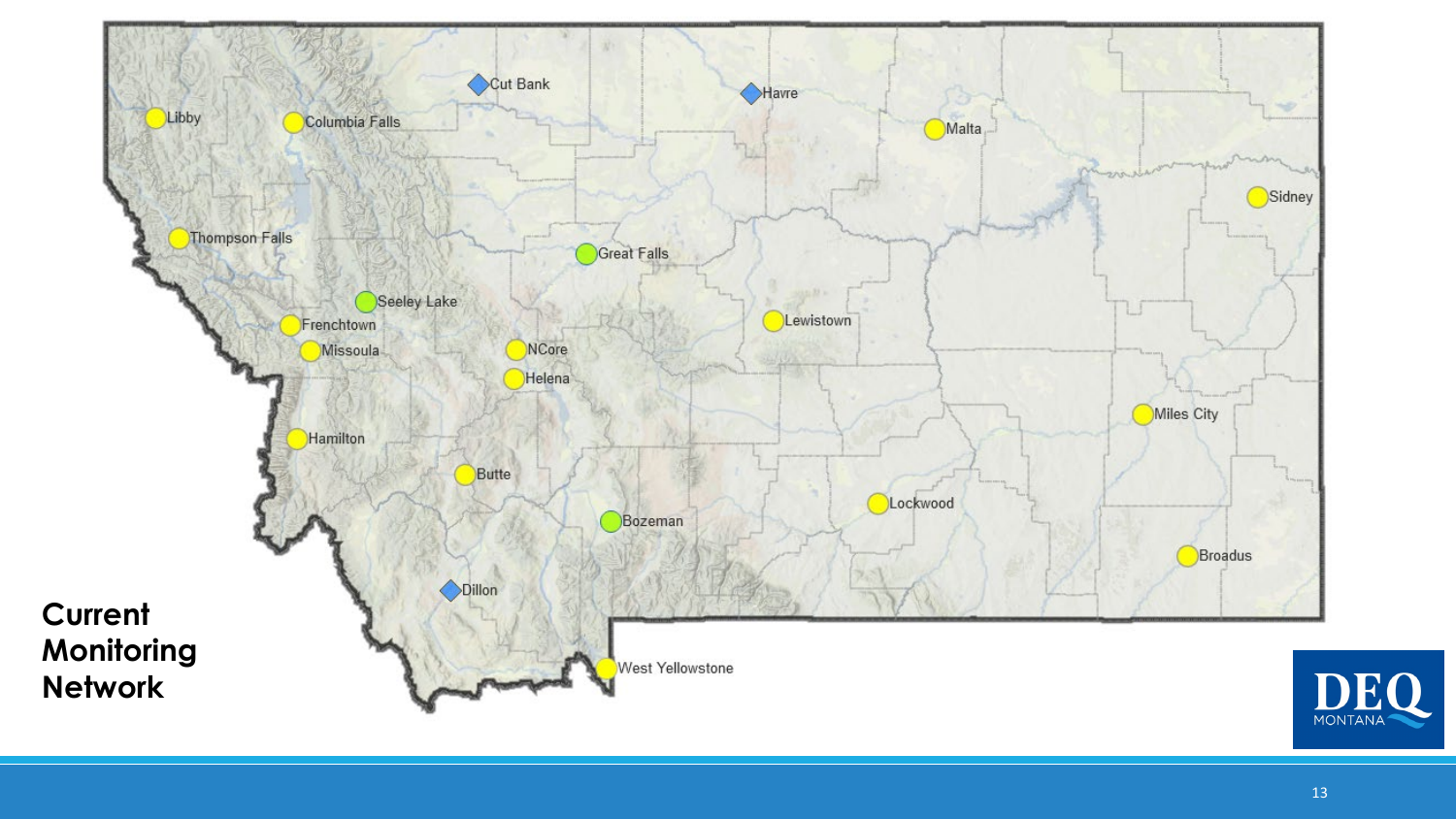

![](_page_13_Picture_1.jpeg)